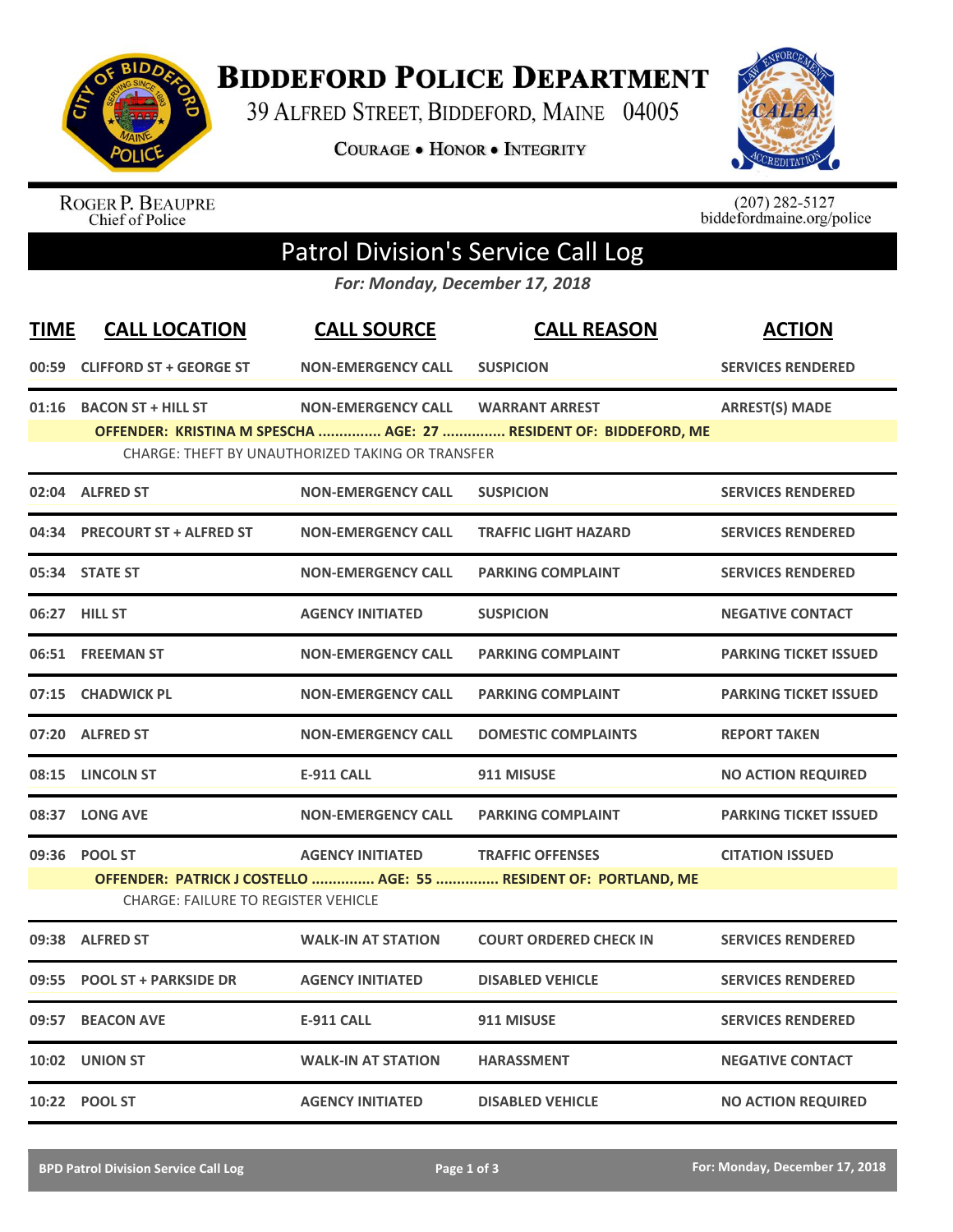| <b>TIME</b> | <b>CALL LOCATION</b>                                                                           | <b>CALL SOURCE</b>               | <b>CALL REASON</b>            | <b>ACTION</b>                |  |
|-------------|------------------------------------------------------------------------------------------------|----------------------------------|-------------------------------|------------------------------|--|
|             | 11:18 BOULDER WAY                                                                              | <b>NON-EMERGENCY CALL</b>        | <b>ARTICLES LOST/FOUND</b>    | <b>SERVICES RENDERED</b>     |  |
|             | 11:46 ADAMS ST                                                                                 | <b>NON-EMERGENCY CALL</b>        | <b>SUSPICION</b>              | <b>SERVICES RENDERED</b>     |  |
|             | 12:13 ALFRED ST                                                                                | <b>WALK-IN AT STATION</b>        | <b>SUSPICION</b>              | <b>SERVICES RENDERED</b>     |  |
|             | 12:51 PRECOURT ST + MOUNTAIN RD AGENCY INITIATED                                               |                                  | <b>TRAFFIC OFFENSES</b>       | <b>VSAC ISSUED</b>           |  |
|             | 13:42 ALFRED ST                                                                                | <b>WALK-IN AT STATION</b>        | <b>DRUG</b>                   | <b>SERVICES RENDERED</b>     |  |
|             | 13:52 ST MARYS ST                                                                              | <b>E-911 CALL</b>                | 911 MISUSE                    | <b>NEGATIVE CONTACT</b>      |  |
|             | 13:56 BIRCH ST                                                                                 | <b>AGENCY INITIATED</b>          | <b>TRAFFIC OFFENSES</b>       | <b>WARNING ISSUED</b>        |  |
|             | 14:08 HILLS BEACH RD                                                                           | <b>NON-EMERGENCY CALL</b>        | <b>PARKING COMPLAINT</b>      | <b>SERVICES RENDERED</b>     |  |
|             | 14:14 JABEZ LN                                                                                 | <b>E-911 CALL</b>                | 911 MISUSE                    | <b>SERVICES RENDERED</b>     |  |
|             | <b>14:30 GREEN ST</b>                                                                          | <b>NON-EMERGENCY CALL</b>        | <b>JUVENILE OFFENSES</b>      | <b>REPORT TAKEN</b>          |  |
|             | 15:34 ALFRED ST                                                                                | <b>AGENCY INITIATED</b>          | <b>COURT ORDERED CHECK IN</b> | <b>SERVICES RENDERED</b>     |  |
|             | 16:04 ALFRED ST                                                                                | <b>WALK-IN AT STATION</b>        | <b>COURT ORDERED CHECK IN</b> | <b>SERVICES RENDERED</b>     |  |
|             | 16:16 HILL ST                                                                                  | <b>WALK-IN AT STATION</b>        | <b>TRAFFIC OFFENSES</b>       | <b>SERVICES RENDERED</b>     |  |
|             | 16:30 FALL ST                                                                                  | <b>WALK-IN AT STATION</b>        | <b>HARASSMENT</b>             | <b>SERVICES RENDERED</b>     |  |
|             | 16:49 ST MARYS ST                                                                              | <b>NON-EMERGENCY CALL</b>        | <b>ALL OTHER</b>              | <b>SERVICES RENDERED</b>     |  |
|             | 16:52 ALFRED ST                                                                                | <b>AGENCY INITIATED</b>          | <b>TRAFFIC OFFENSES</b>       | <b>WARNING ISSUED</b>        |  |
|             | 17:07 BRADBURY ST                                                                              | NON-EMERGENCY CALL CHECK WELFARE |                               | <b>NO ACTION REQUIRED</b>    |  |
|             | 17:24 PROSPECT ST                                                                              | <b>NON-EMERGENCY CALL</b>        | <b>GUN PURCHASE QUESTIONS</b> | <b>SERVICES RENDERED</b>     |  |
|             | 17:37 RAY ST                                                                                   | <b>E-911 CALL</b>                | <b>MENTAL ILLNESS CASES</b>   | <b>TRANSPORT TO HOSPITAL</b> |  |
|             | 17:41 SULLIVAN ST                                                                              | <b>E-911 CALL</b>                | 911 MISUSE                    | <b>SERVICES RENDERED</b>     |  |
|             | 17:57 POOL ST                                                                                  | <b>NON-EMERGENCY CALL</b>        | <b>ANIMAL COMPLAINT</b>       | <b>REFERRED OTHER AGENCY</b> |  |
|             | 18:03 POOL ST                                                                                  | <b>AGENCY INITIATED</b>          | <b>ANIMAL COMPLAINT</b>       | <b>SERVICES RENDERED</b>     |  |
|             | 18:18 ANDREWS RD                                                                               | E-911 CALL                       | 911 MISUSE                    | <b>NO ACTION REQUIRED</b>    |  |
|             | 18:32 MAPLEWOOD AVE                                                                            | <b>AGENCY INITIATED</b>          | <b>TRAFFIC OFFENSES</b>       | <b>WARNING ISSUED</b>        |  |
|             | <b>18:37 ATLANTIC AVE</b>                                                                      | <b>NON-EMERGENCY CALL</b>        | <b>DOMESTIC COMPLAINTS</b>    | <b>ARREST(S) MADE</b>        |  |
|             | OFFENDER: DYLAN HUNTER LORENSON  AGE: 25  RESIDENT OF: BIDDEFORD, ME                           |                                  |                               |                              |  |
|             | <b>CHARGE: CRIMINAL MISCHIEF</b><br>CHARGE: TAMPERING WITH WITNESS, INFORMANT, JUROR OR VICTIM |                                  |                               |                              |  |